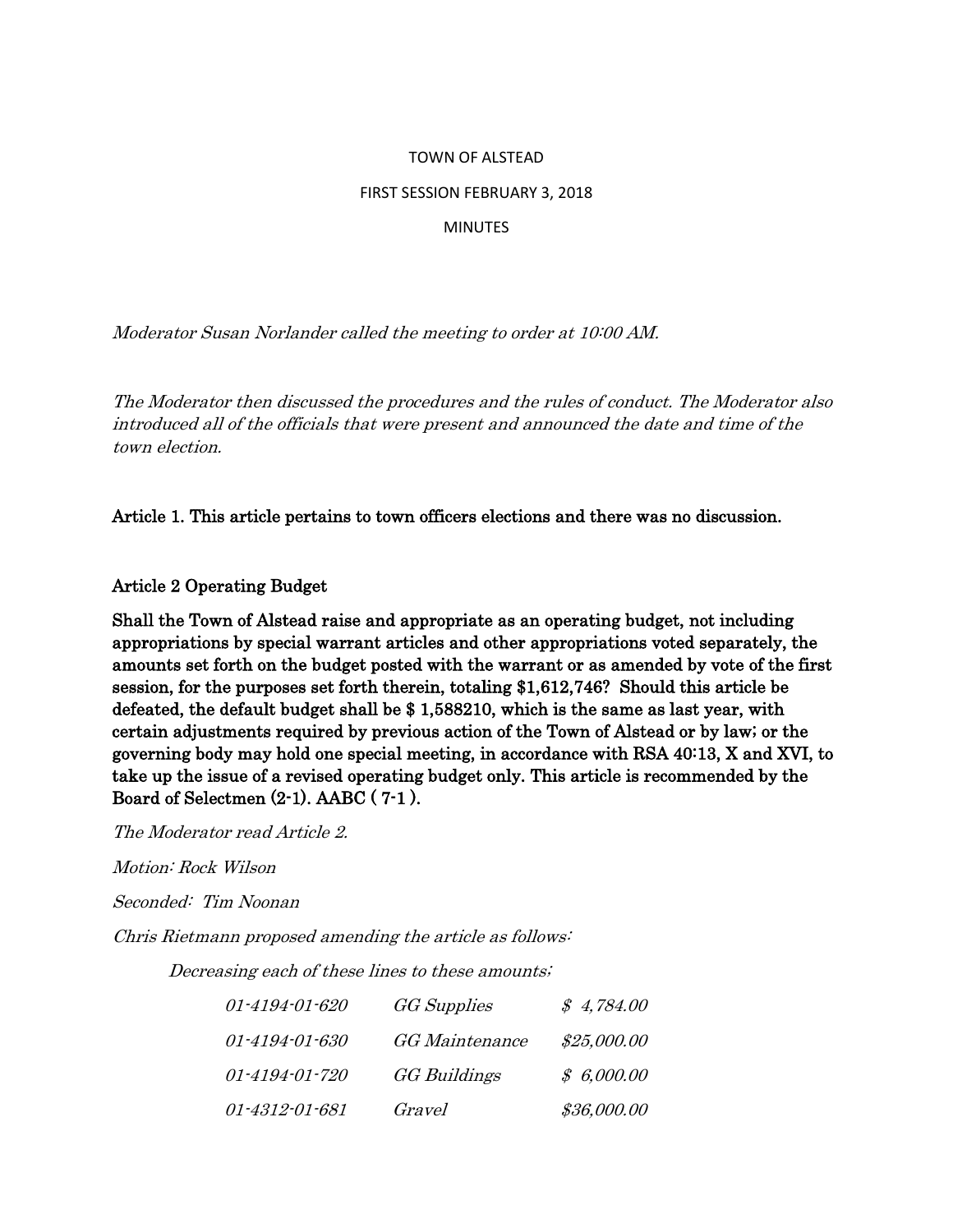01-4312-01-687 Sand \$30,000.00

This would be a total reduction of \$24, 536.00 keeping the budget level with the last two years. Much discussion followed.

The Moderator moved the question calling for a vote on the amendment. The amendment was voted on and defeated.

The Moderator requested that the Town Clerk place the Article on the Warrant Ballot as written.

# Article 03 Paving

**To see if the town will vote to raise and appropriate the sum of \$103,055 for the purpose of paving roads to come from December 31 unassigned fund balance available for transfer on January 1. This appropriation along with the \$71,945 in SB38 highway block grant funds received in 2017 will be used to pave Hill Rd, Cook Hill Rd, intersection to 12A, with any remaining asphalt to be used on Drewsville Rd and Homestead Rd. No amount to be raised by taxation. This article is recommended by the Board of Selectmen (3-0). (Majority vote required) AABC (8 yes-0 no ).**

The Moderator read Article 3.

Motion to vote: Rock Wilson

Seconded: Tim Noonan

No discussion.

The Moderator requested that the Town Clerk place the Article on the Warrant Ballot as written.

#### Article 04 To repair the library steps

To see if the town will vote to raise and appropriate the sum of \$60,000 to repair and preserve the integrity of the library steps and to authorize the withdrawal of \$60,000 from the Library Capital Reserve fund previously established in 2010. No amount to be raised by new taxation. This article is recommended by the Board of Selectmen (3-0). AABC (7-0, 1 abstained).Recommendations Required. (Majority vote required)

The Moderator read Article 4.

Motion to vote: Joe Cartwright

Seconded: Jesse Moore

No discussion.

The Moderator requested that the Town Clerk place the Article on the Warrant Ballot as written.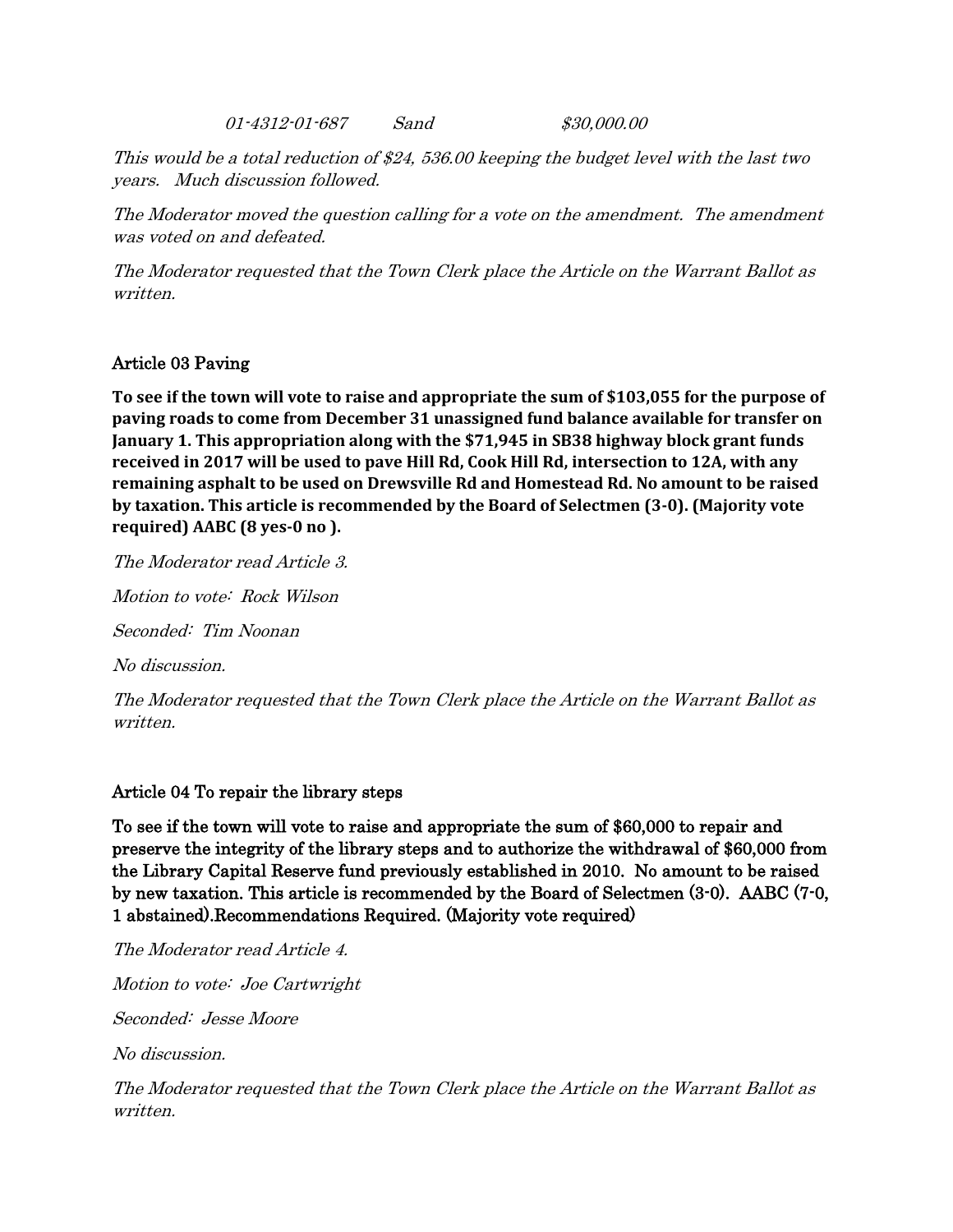#### Article 05 To repair Vilas Walk Bridge

To see if the town will vote to raise and appropriate the sum of \$15,000 from taxation for the purpose of repairing the Vilas Walk Bridge. This article is recommended by the Board of Selectmen (3-0). AABC ( 5-3). (Majority vote required)

The Moderator read Article 5. Motion to vote: Glen Elsesser

Seconded: Robert Gowdy

Discussion followed.

The Moderator requested that the Town Clerk place the Article on the Warrant Ballot as written.

# Article 06 Town Hall Renovations

To see if the town will vote to raise and appropriate the sum of \$66,000 for the purpose of Town Hall renovations. This sum is to come from December 31 fund balance available for transfer January 1. No amount is to be raised by taxation. This article is recommended by the Board of Selectmen (3-0). AABC (8-0). (Majority vote required)

The Moderator read Article 6. Motion to vote: Alan Dustin Seconded: Rock Wilson Discussion followed. Mike Jasmine proposed an amendment to increase the dollar amount from \$66,000 to \$72,600 to provide a contingency for the work to be done. The amendment was moved and seconded. The vote carried the amendment. Another amendment was proposed to add the word "from" before the word "taxation".

This amendment was moved and seconded. The vote carried the amendment.

The Moderator requested that the Town Clerk place the Article on the Warrant Ballot as amended.

# Article 07

To see if the Town will vote to raise and appropriate the sum of \$15,000 to be added to the Ambulance Capital Reserve Fund previously established in 1992. The sum of \$10,000 is to come from December 31 fund balance available for transfer on January 1. The additional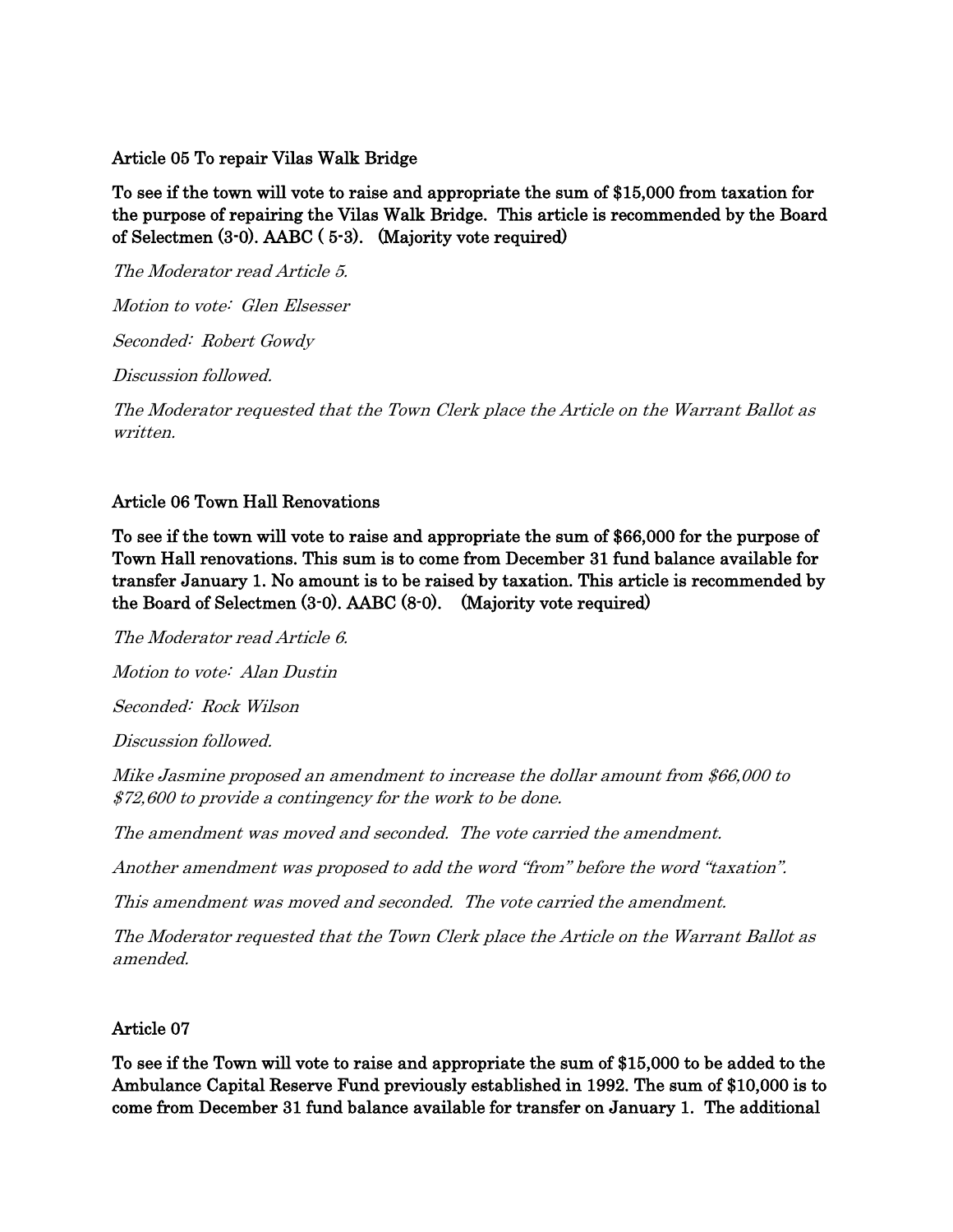### \$5,000 to be raised from taxation. This article is recommended by the Board of Selectmen (3-0). AABC (8-0). Recommendations Required. (Majority vote required)

The Moderator read Article 7. Motion: Rich Nalavenko Seconded: Jodi Kercewich Discussion followed. Motion: Rich Nalavenko Seconded: Susan Elsesser

The Moderator requested that the Town Clerk place the Article on the Warrant Ballot as written.

# Article 08 To add to the Fire Department Capital Reserve Fund

To see if the Town will vote to raise and appropriate the sum of \$25,000 to be added to the Fire Department Capital Reserve Fund previously established in 1992. \$25,000 to be raised from taxation. This article is recommended by the Board of Selectmen (3-0). AABC (6-1, 1 abstained). Recommendations Required. (Majority vote required)

The Moderator read Article 8. Motion to vote: Les Thomas Seconded: Jeff Smull The Moderator requested that the Town Clerk place the Article on the Warrant Ballot as

#### Article 09 To add to the Highway Department Capital Reserve Fund

To see if the Town will vote to raise and appropriate the sum of \$55,000 to be added to the Highway Capital Reserve Fund previously established in 1988. The sum of \$5,000 is to come from December 31 fund balance available for transfer on January 1. The additional \$50,000 to be raised from taxation. This article is recommended by the Board of Selectmen (3-0). AABC (8-0) Recommendations Required. (Majority vote required)

The Moderator read Article 9 Motion to vote: Mike Kercewich Seconded: Rich Nalavenko

written.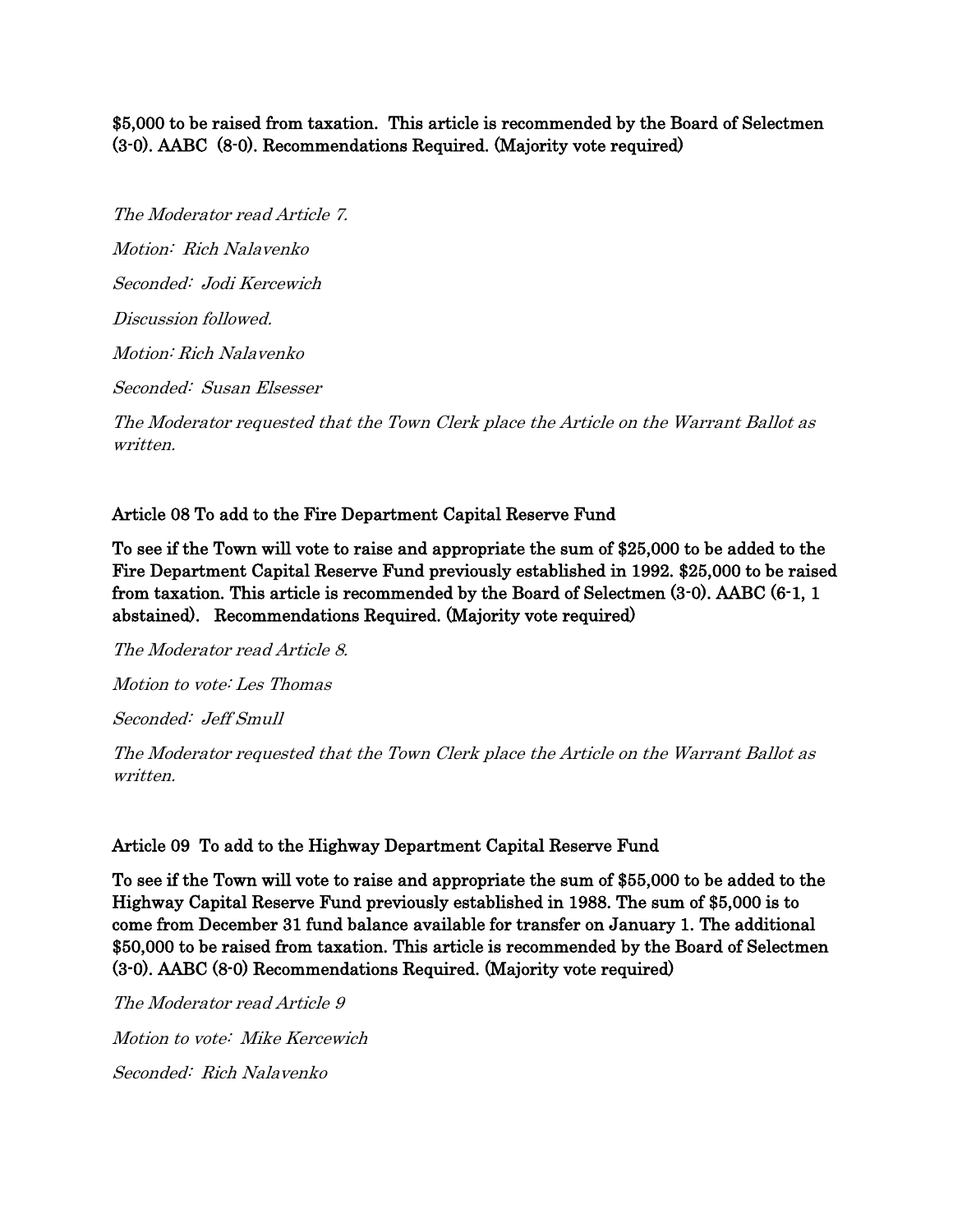The Moderator requested that the Town Clerk place the Article on the Warrant Ballot as written.

# Article 10 To add to the Bridge Capital Reserve Fund

To see if the Town will vote to raise and appropriate the sum of \$25,000 to be added to the Bridge Capital Reserve Fun previously established in 2012. \$25,000 will be raised by taxation. This article is recommended by the Board of Selectmen (3-0). AABC (8-0). Recommended Required. (Majority vote required.)

The Moderator read Article 10. Motion to vote: Mike Kercewich Seconded: Joel McCarty

Discussion followed.

The Moderator requested that the Town Clerk place the Article on the Warrant Ballot as written.

# Article 11 To add to the Library Capital Reserve Fund

 To see if the Town will vote to raise and appropriate the sum of \$15,000 to be added to the Library Capital Reserve Fund previously established in 2010. The sum of \$15,000 is to come from December 31 fund balance available for transfer on January 1. No amount to be raised from taxation. This article is recommended by the Board of Selectmen ( 3-0). AABC (8-0). Recommendations Required. (Majority vote required)

The Moderator read Article 11.

Motion to vote: Jodi Kercewich

Seconded: Joel McCarty

The Moderator requested that the Town Clerk place the Article on the Warrant Ballot as written.

# Article 12 To create a Road Project Capital Reserve Fund

To see if the town will vote to establish a Road Project Capital Reserve Fund under the provisions of RSA 35:1 to raise and appropriate the sum of \$10,000 to be placed in this fund. Further, to name the Board of Selectmen as agents to expend from said fund. \$10,000 to be raised by taxation. This article is not recommended by the Board of Selectmen. AABC (8-0). Recommendations Required (Majority Vote Required)

The Moderator read Article 12.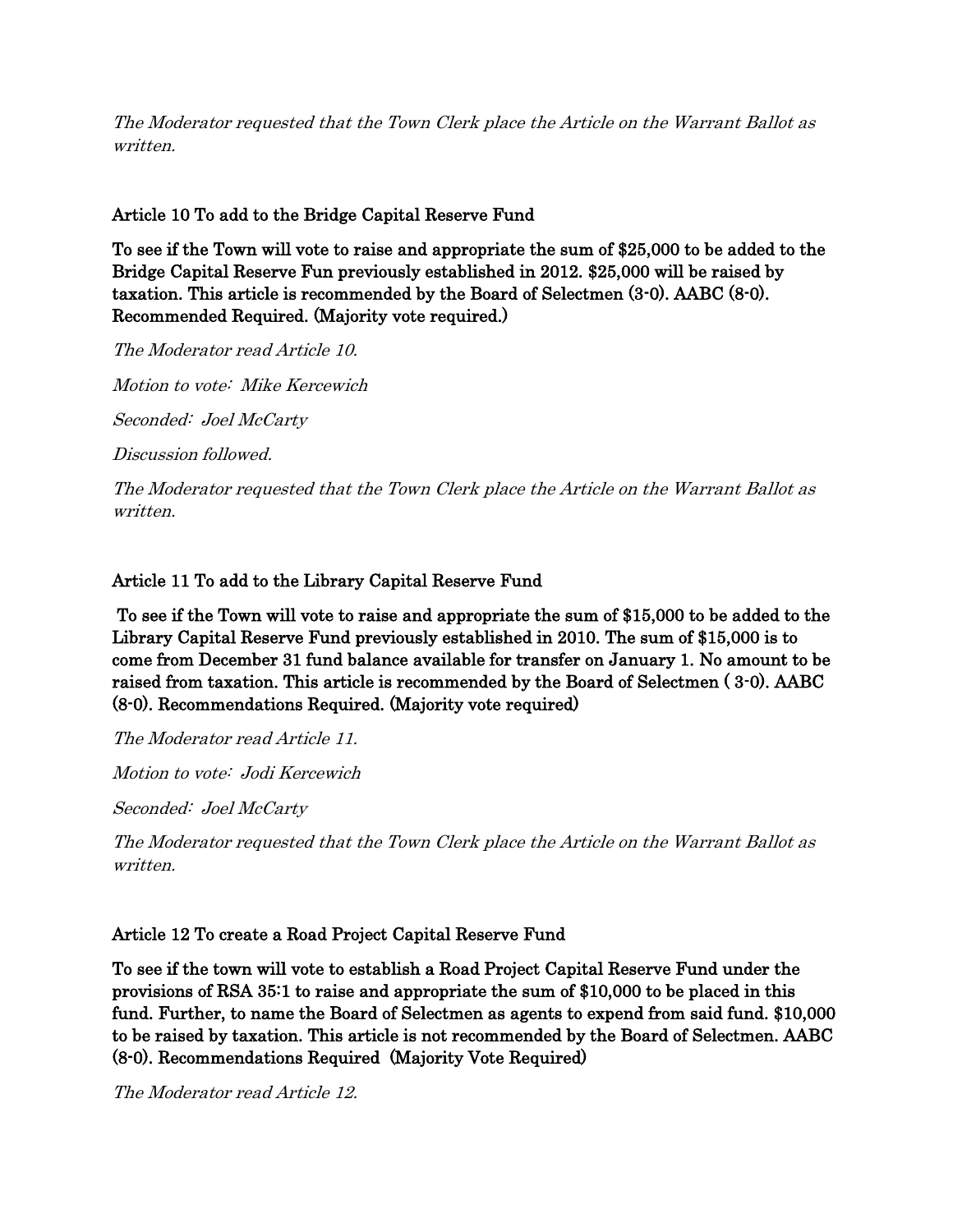Motion to vote: Glen Elsesser

Seconded: Chris Rietmann

Discussion followed.

The Moderator requested that the Town Clerk place the Article on the Warrant Ballot as written.

#### Petitioned Warrant Articles

#### Article 13 To Establish a Cemetery Trust Fund

To see if the town will vote to establish a Cemetery Maintenance Trust Fund. Annual interest to be used for maintenance of cemeteries. The sum of \$45,000 to come from December 31 fund balance available for transfer January 1. This is the same amount transferred from cemetery land capital reserve fund to the municipality's general fund by vote March 14, 2017.Recommendations Required. (Majority vote required)

The Moderator read Article 13. Motion to vote: Bruce Bellows

Seconded: Ellen Chase

Discussion followed.

The Moderator requested that the Town Clerk place the Article on the Warrant Ballot as written.

#### Article 14 Offshore Wind Power

By petitioned of the following registered voters of Alstead, to be placed on the 2018 town warrant: Shall the Town express its support to Governor Sununu for New Hampshire to join Massachusetts and Maine and study the feasibility of developing offshore wind power in the Gulf of Maine. The Town will provide written notice urging that Governor Sununu request the Bureau of Ocean Energy Management (BOEM) form an intergovernmental task force for this purpose. A bipartisan NH legislative committee studied the potential of offshore wind in 2014 and recommended the establishment of this task force. Floating wind turbines located far offshore in federal waters and barely visible from land, combined with other renewable energy, can move NH to 100% renewable jobs by 2050. The building of offshore wind farms will bring a significant number of jobs and revenue to New Hampshire.

Chris Hansen read Article 14. Motion to vote: Chris Hansen Seconded: Jodi Kercewich